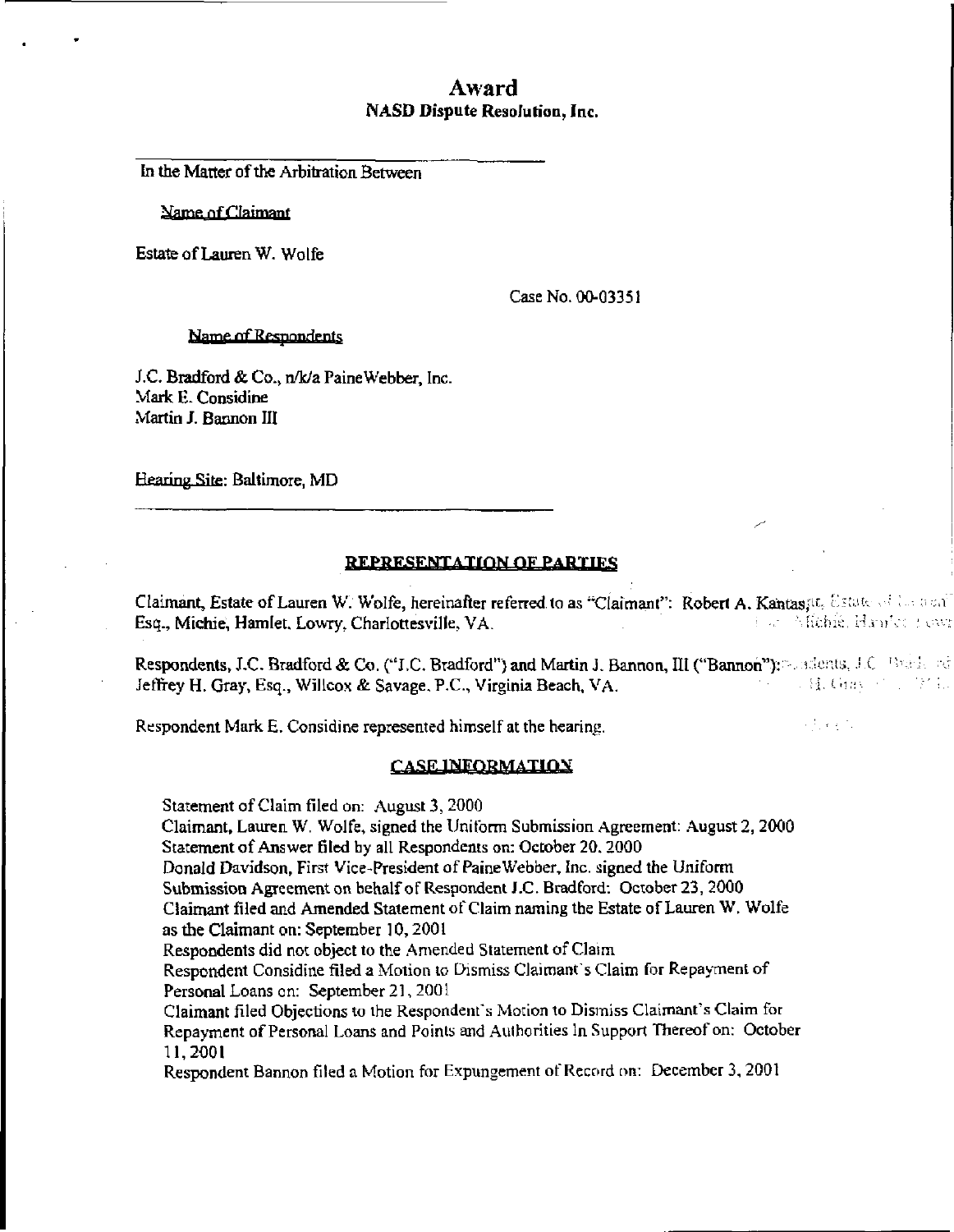BAQLA A PERSONALIA A

## **CASE SUMMARY**

Claimant asserted the following causes of action: churning; borrowing money from clients in violation of the NASD Code of Conduct; breach of fiduciary duty; unauthorized trading; unsuitability; misrepresentation and material omission in violation of SEC Rule 10b-5; violation of Section 13.1-522 et seq. of the Code of Virginia; and, failure to supervise. Among other things, the causes of action relate to the purchase of Imnet Systems, Inc. ("Imnet"), Zixit, and Ciber stock.

Unless specifically admitted in its Answer. Respondents J.C. Bradford, Considine, and Bannon denied the allegations made in the Statement of Claim and asserted, among other things, the following defenses: that all of Claimant's investments were part of an overall investment plan and strategy; that Claimant was an experienced investor and had previously invested in a variety of aggressive and speculative investment vehicles; that Claimant contributed to any loss sustained by refusing to sell stock that Respondent Considine recommended he sell; that Claimant approved all transactions made in his account; and, that Claimant failed to complain to Respondent Considine's supervisor about any alleged misconduct.

at Kristia

#### PORTHER PARTIES AND PROPER **REI IEF REQUESTED**

|                      |                             |                                            | - スー 法 同部分の経行の特性になる エックオール・デー きせんこう アドレース                                                                                                                                                                                                                                                                        |
|----------------------|-----------------------------|--------------------------------------------|------------------------------------------------------------------------------------------------------------------------------------------------------------------------------------------------------------------------------------------------------------------------------------------------------------------|
|                      |                             |                                            |                                                                                                                                                                                                                                                                                                                  |
| Compensatory Damages |                             | $5$ 913,085                                | - Compartment Dank                                                                                                                                                                                                                                                                                               |
|                      |                             |                                            |                                                                                                                                                                                                                                                                                                                  |
|                      | <b>Contractor</b>           | <b>amount unspecified</b> and the festered |                                                                                                                                                                                                                                                                                                                  |
| Attomeys' Fees       |                             | amount unspecified                         | – Alemn <sub>i</sub> v Pol                                                                                                                                                                                                                                                                                       |
| <b>Other Costs</b>   |                             | amount unspecified                         | Committee of the Committee of the                                                                                                                                                                                                                                                                                |
|                      | <b>Example 2.1 Interest</b> |                                            | 大教師 ひかえあらぬ ないらい くろなん にけいしょうち こうしつ とうはな えんどうしょう ハード<br>– Claimant requested: And All Andreas And All And All And All And All And All And All And All And All And All A<br>, Brush of County, Rue <b>, Punitive Damages</b> , The County of County of C <b>St1,000,001</b> Candon's , Later on Punitive Dampson, ∥ |

Respondents requested that the Claim be dismissed in its entirety; and, that an expungernent order be entered on behalf of Respondent Bannon.

## OTHER ISSUES CONSIDERED AND DECIDED

The Panel granted Claimant's Motion to Amend the Statement of Claim to reflect the Estate of Lauren W. Wolfe as the Claimant.

The Panel granted Respondent Considine's Motion to Dismiss Claimant's Claim for Repayment of Personal Loans.

On October 23, 2001, Claimant dismissed his claims against Respondent Bannon and reached a settlement agreement with Respondent J.C. Bradford. leaving Respondent Considine as the sole remaining Respondent.

On October 22, 2001, Jeffrey H. Gray of Willcox & Savage, P.C. withdrew as counsel for Respondent Considine.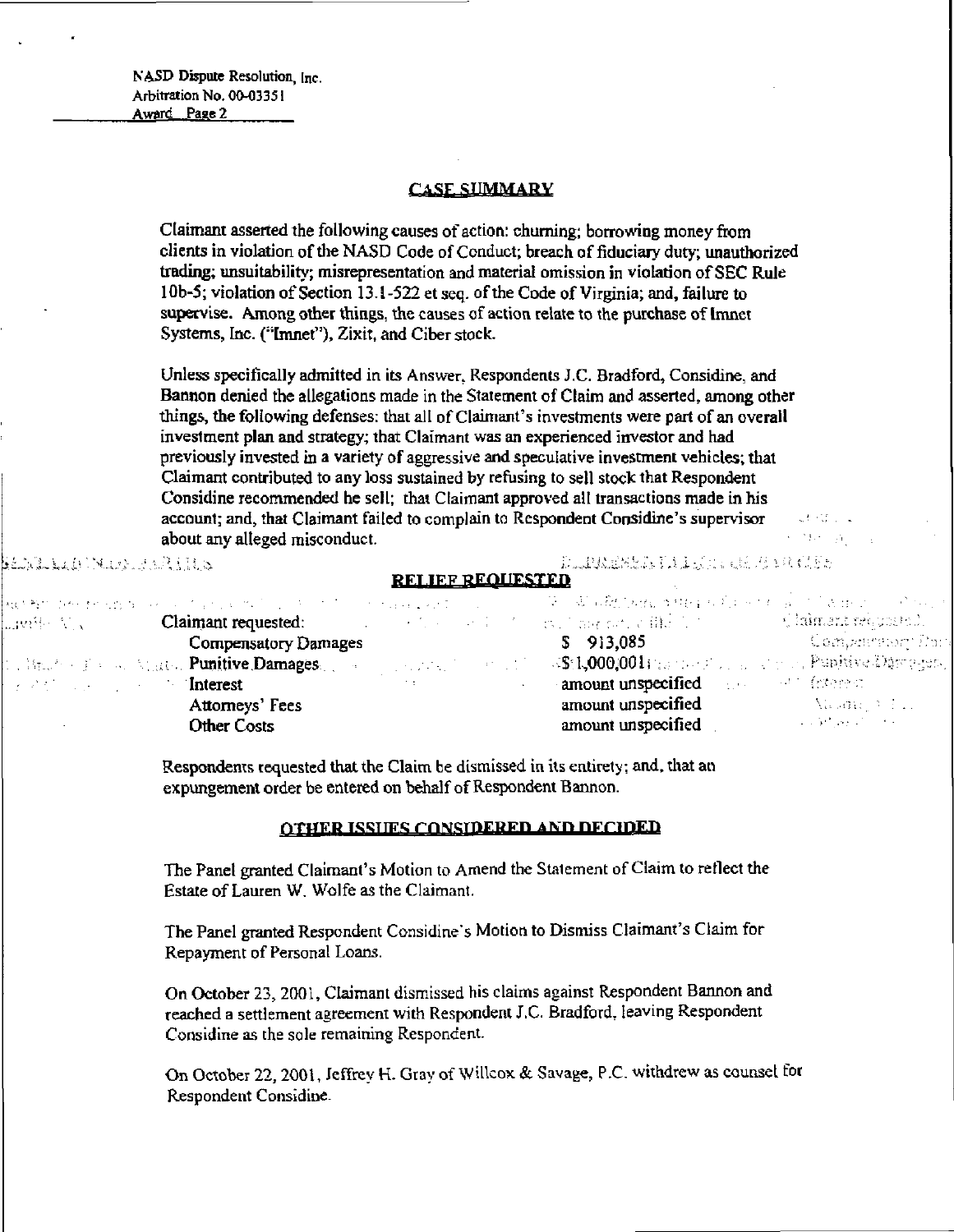The Panel denied Respondent Bannon's request for an expungement order.

Respondents Considine and Bannon did not file with NASD Dispute Resolution, Inc. ("NASD-DR") properly executed submissions to arbitration but are required to submit 10 arbitration pursuant to the Code and, having answered the claim, and in the case of Respondent Considine, appeared and testified at the hearing, are bound by the determination of the Panel on all issues submitted.

The parties have agreed that the Award in this matter may be executed in counterpart copies or that a handwritten, signed Award may be entered.

#### **AWARD**

After considering the pleadings, the testimony and evidence presented at the hearing, the Pane! has decided in full and final resolution of the issues submitted for determination as follows: follows: in the contract of the contract of the contract of the contract of the contract of the contract of the

The estate of Lauren W. Wolfe, as represented by, his wife, Geraldine Wolfe, brought. The estate of Equal a claim against J.C. Bradford & Co. (now known as "USB Paine Webber, Inc."), Martin Haim excurs J.C. Bra Bannon, III, and Mark E. Considine. Mr. Considine was the son-in-law of the Wolfes. Sangon, III. and Mark 1 The arbitrators identified below were selected to arbitrate these claims. Produced arbitrators identified

The Amended Statement of Claim alleges, among other things, that the Respondents filler suberided State churned an account opened by Considine at Bradford, that the Respondents exercised an account operators unauthorized discretionary authority over Claimant's account, made unsuitable trades, acquisitate discretion breached their fiduciary duties to the Claimant, and violated the Federal securities law resolved them the many  $\alpha$  is a function of  $\alpha$  . The set of  $\alpha$ and the Virginia State law equivalent of Rule 10b-5. The Claimant also alleged that Bradford and Bannon failed to supervise Considine. The Claimant's claim for impermissible borrowing of money by Considine was excluded from the hearing on the merits.

Hearings on the merits were set for November 27-29, 2001 in Baltimore, Maryland. Several weeks before the hearing dates, Respondents Bradford and Bannon settled their claims with the Claimant, and Bradford and Bannon were dismissed from the arbitration. The panel was advised only of this fact, but not the amount, if any, paid by the Respondents to settle the Claimant's claims.

On the first hearing date, Claimant orally moved to strike Respondent Considine's exhibits because Considine had not filed his exhibit list or witness list timely with NASD-DR. That motion was reserved until each document at issue was presented at the hearing. At the hearing, twelve of fourteen of Respondent's exhibits were admitted; were not admitted into evidence (Exhibits Nos. 7 and 8), As a result, the Claimant's motion to strike was denied in part and admitted in pan.

The Claimant presented three (3) witnesses and thirty-two (32) exhibits. Geraldine Wolfe, surviving wife of Lauren W. Wolfe, expert witness Craig McCann, and adverse witness, Respondent Considine, were called to testify in Claimant's case. The Respondent, Mark £. Considine, represented himself and testified on his own behalf in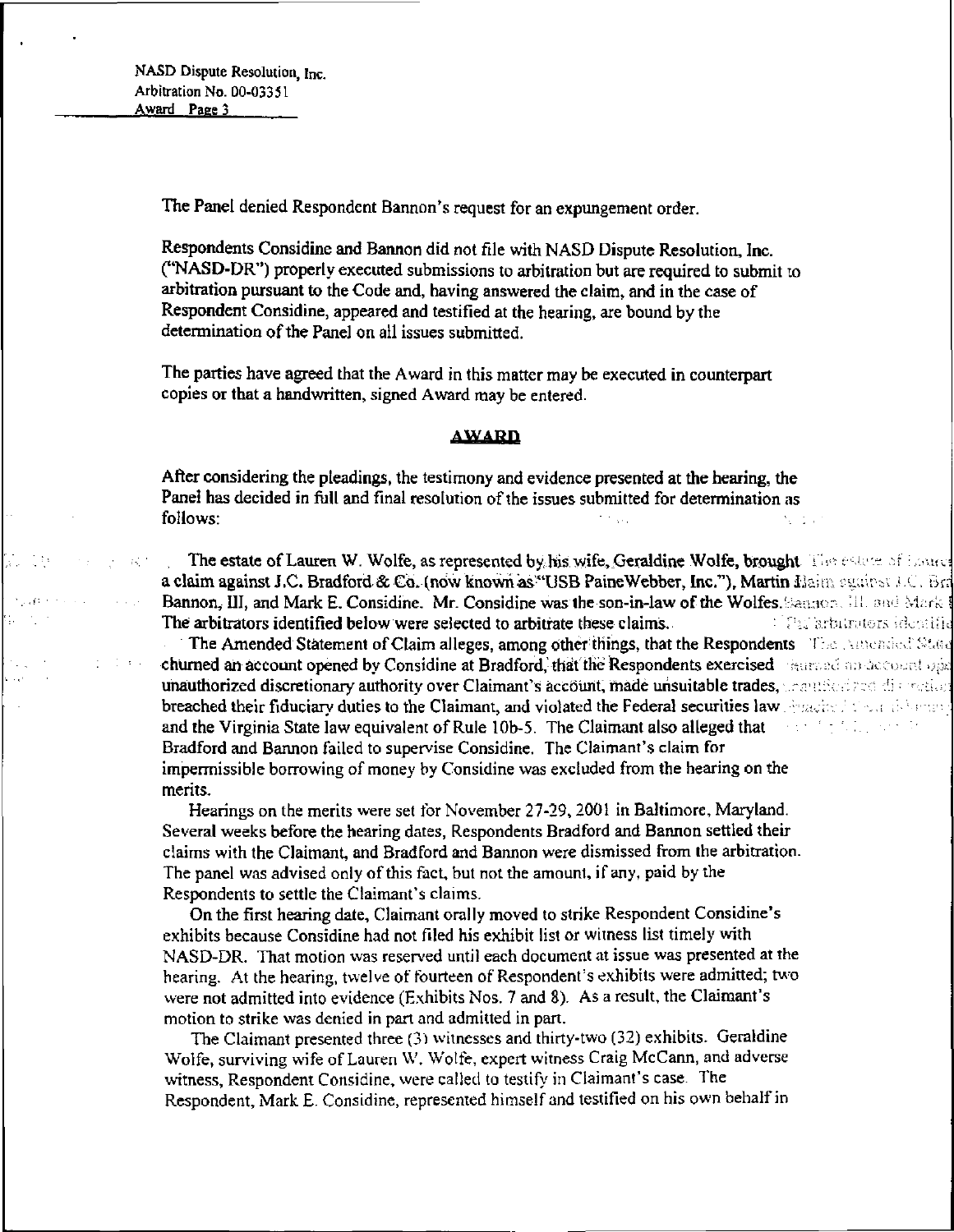kan amang kabupatèn Dealer Roll and e Worlds I. F. F.

egodita i fi verne article of the  $\delta_{\rm{max}}=3\pi_{\rm{max}}\sim 10^{-5}$ 

 $\label{eq:3.1} \mathcal{L}(\mathcal{H}) = \mathcal{L}(\mathcal{H}) = \mathcal{L}(\mathcal{H})$ 

the Respondent's case, Mrs. Wolfe was also called as an adverse witness to testify in the Respondent's case. Twelve (12) of fourteen (14) of Respondent's exhibits were admitted.

The Claimant established convincingly through testimony and exhibits that their account had indeed been churned by Considine causing significant losses in the account. The Respondent's defense, in contrast, concentrated not on whether the account had been churned, but rather on the argument that the account was profitable and would have remained so had it not been for the inattention of the Wolfes. On the issue of liability, the panel finds that the account had been churned,

The Claimant also established that Considine invested in unsuitable stocks for their account. The account at issue was an IRA tax deferred account which, generally speaking, requires prudent and conservative investments. The Wolfes were both over sixty-five (65) at the time of the trading, further suggesting that the account should have been treated conservatively.

The Respondent, however, placed nearly 100% of the account in the stock of Zixit, an Internet account that any careful review would have revealed as a high risk, speculative stock that should have expected to have wild price swings. That anticipated result indeed occurred, as evidenced in Claimant's Exhibit 50, which tracked the stock's trading history. The Respondent counters by asserting that the stock traded up over the course of  $\frac{1}{2}$  . the time that he exercised control over the account, producing profits in the account. The trunc that he exercise Respondentialso points to the Claimant's account opening forms, indicating that they Usynomical statistical wished to engage in speculative trading and that, in other accounts, the Claimant invested had to capally interin Scios-Noya, at the time an unproven, speculative, pharmaceutical stock. While those: Scios Nath, as the rel assertions $^1$  may:be, true; in part, the fact: remains-that the Respondent placed the account in: i a stock unsuitable for his client's needs, and the purpose of the account. In a word, the  $\frac{1}{2}$  state and state the h Respondent took advantage of the Claimant to enrich himself first, regardless of the  $\sim$  fless consequences to his client. .For these reasons, the Panel finds the Respondent liable to the second of the con-Claimant for unsuitable investments.

As to damages, the Claimant presented its testimony largely through an expert witness, Craig McCann. Unfortunately for him – and while he did represent himself well otherwise - the Respondent was not able to cross-examine Mr. McCann effectively. While the Panel relied in part on testimony and exhibits from Mr. McCann, the Panel believes that Mr. McCann's damages estimates were inaccurate and/or overstated. For that reason, the Panel calculated damages based on the evidence that was presented by the Claimant, but also with an eye toward mitigation and a close examination of the Claimant's calculations. Based on its calculations, the Panel awards \$424,183.00 to the Claimant and against Respondent Considine, individually.

Finally, after reaching the above decision, the Panel reviewed the documentary evidence supporting the request by Respondent Bannon to recommend an expungement

Unfortunately, Mr. Wolfe died before the hearings. The panel did not have the benefit of his testimony in person or by affidavit. The panel, therefore, heard from Mrs. Wolfe, but she did not seem to have had direct conversations with Mr, Wolfe about this particular investment. The panel also heard from the Respondent, and while credibility was not necessarily an issue, at best, the Respondent, with a motive to improve his case, simply did not provide direct testimony about conversations with Mr. Wolfe on this particular stock or on this particular account.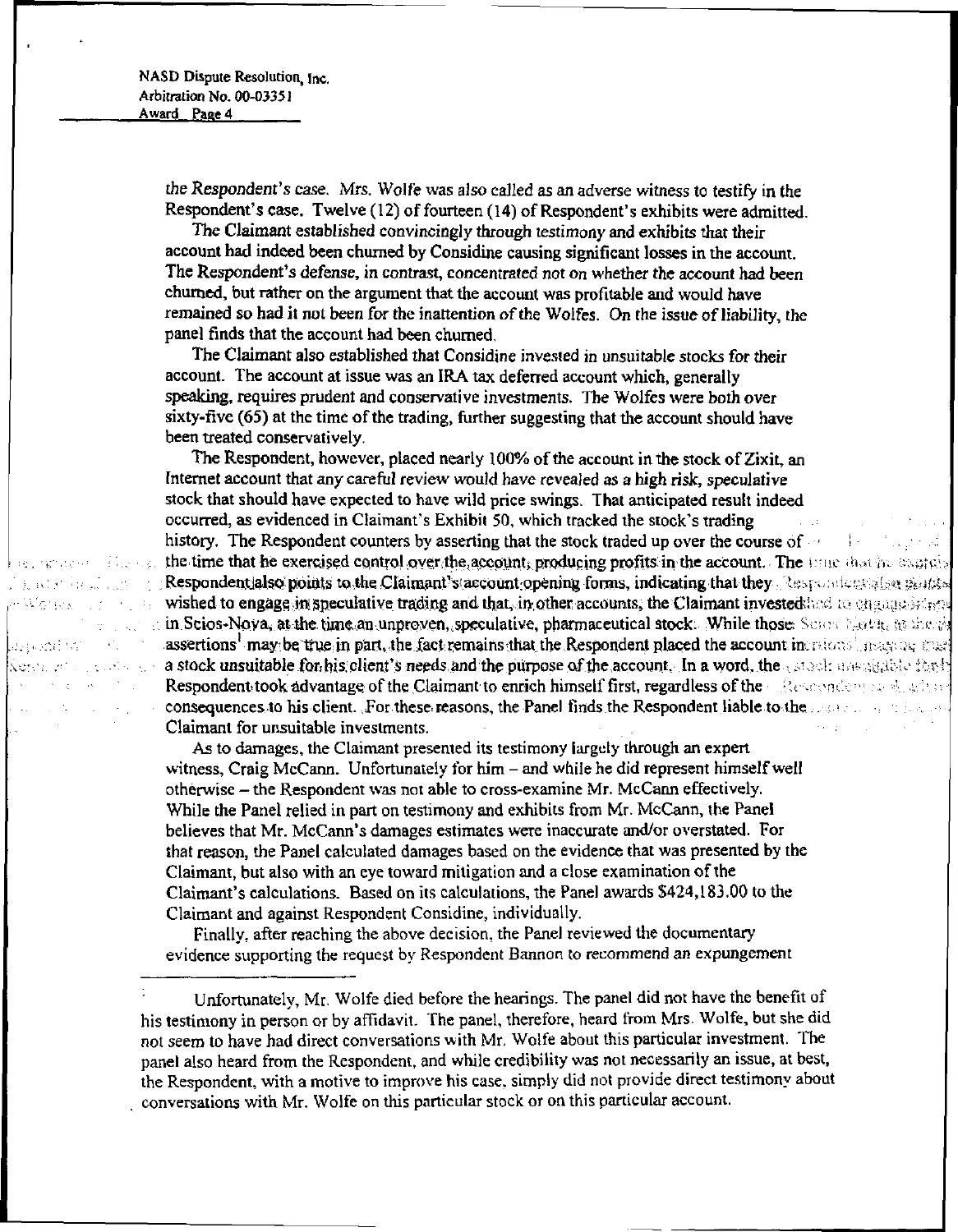> of the claims on his registration records maintained by the NASD Central Registration Depository ("CRD"). The Panel denies that request.

Thus, the Panel's Award is as follows:

- 1. Claimant is awarded \$424,183.00, to be paid by Respondent Mark E. Considine individually;
- 2. No interest on this amount is awarded;
- 3. Claimant's claim for punitive damages is denied in its entirety;
- 4. The parties shall bear their respective costs and expenses, including attorneys fees, except as Fees are specifically addressed below; and,
- 5. Any request for relief not specifically addressed herein is denied in its entirety.

| いっしゃ かいこうせいく きょくしょく アール・アール アール・シーン                                                                                                        | FEES A company of the second company of the second company of the second company of the second company of the second company of the second company of the second company of the second company of the second company of the se |  |
|--------------------------------------------------------------------------------------------------------------------------------------------|--------------------------------------------------------------------------------------------------------------------------------------------------------------------------------------------------------------------------------|--|
| 网络维奇特鲁斯克斯维特克特尔穆斯斯坦尼黎斯科斯卡维尔的第三人称形式 医小脑下腺 人名英格兰人姓氏阿尔克的变体 医眼镜 网络德国 网络德国海军 医神经管膜 化自动转移 计数字 医中枢                                                 |                                                                                                                                                                                                                                |  |
| pagang Magyakhhan <b>Pursuant to the Code, the following fees are assessed.</b> Who togals. Konstruct the same large growing the data of [ |                                                                                                                                                                                                                                |  |
| ട ഒരുള്ള മിള ജീത പ്രപ്പിക്കുമാന് ആണ് സാന്ത്രമായ സാന്തമായ സന്ധന പ്രത്യേകത്തിന് സാന്ത്രമായിപ്പികൾ കാര്ത്തോട് മാതാവ്കൾ 28 സ                   |                                                                                                                                                                                                                                |  |
| progingated an filing Fees and only to be not a service of the space of organization of the Nikitatives of Cock                            |                                                                                                                                                                                                                                |  |
| the transfer the NASD Dispute Resolution, Inc. will retain or collect the non-refundable filing fees for CASD (News1 Executive)            |                                                                                                                                                                                                                                |  |
| Approblement for politi <b>cach claim</b> is a constant to a second of a                                                                   | - The Control of the Apple State State State State State State State State State State State State State State                                                                                                                 |  |
| the state of the second in the <b>Initial claim filing fee</b>                                                                             | - John Form Product のみや Product <b>- \$10,500</b> Product の NEW Product の Product の P                                                                                                                                          |  |
|                                                                                                                                            |                                                                                                                                                                                                                                |  |

#### Member Fees

Member fees are assessed to each member firm that is a party in these proceedings or to the member firms that employed the associated persons at the time of the events giving rise to the dispute. In this matter, the member firm is Respondent J.C. Bradford, a party.<br>More auxiliary. Member surcharge = \$ 2,500

| IMCIDDCI PHICIPINE      | <b>COLLUM</b> |
|-------------------------|---------------|
| Pre-hearing process fee | $= $ 600$     |
| Hearing process fee     | $=$ \$4,500   |

### Forum Fees and Assessments

The panel has the authority to assess forum fees for each hearing session conducted. A hearing session is any meeting between the parties and the arbitrator(s), including a prehearing conference with the arbitrator(s), that lasts four (4) hours or less. Fees associated with these proceedings are:

| One (1) Pre-hearing session with a single arbitrator $x \$ 450 |                              | $=$ \$ 450 |
|----------------------------------------------------------------|------------------------------|------------|
| Pre-hearing conference(s):                                     | September 28, 2001 1 session |            |

One (1) Pre-hearing session with Panel x  $\frac{1}{200}$  = \$ 1,200 Pre-hearing conference: July 31, 2001 l session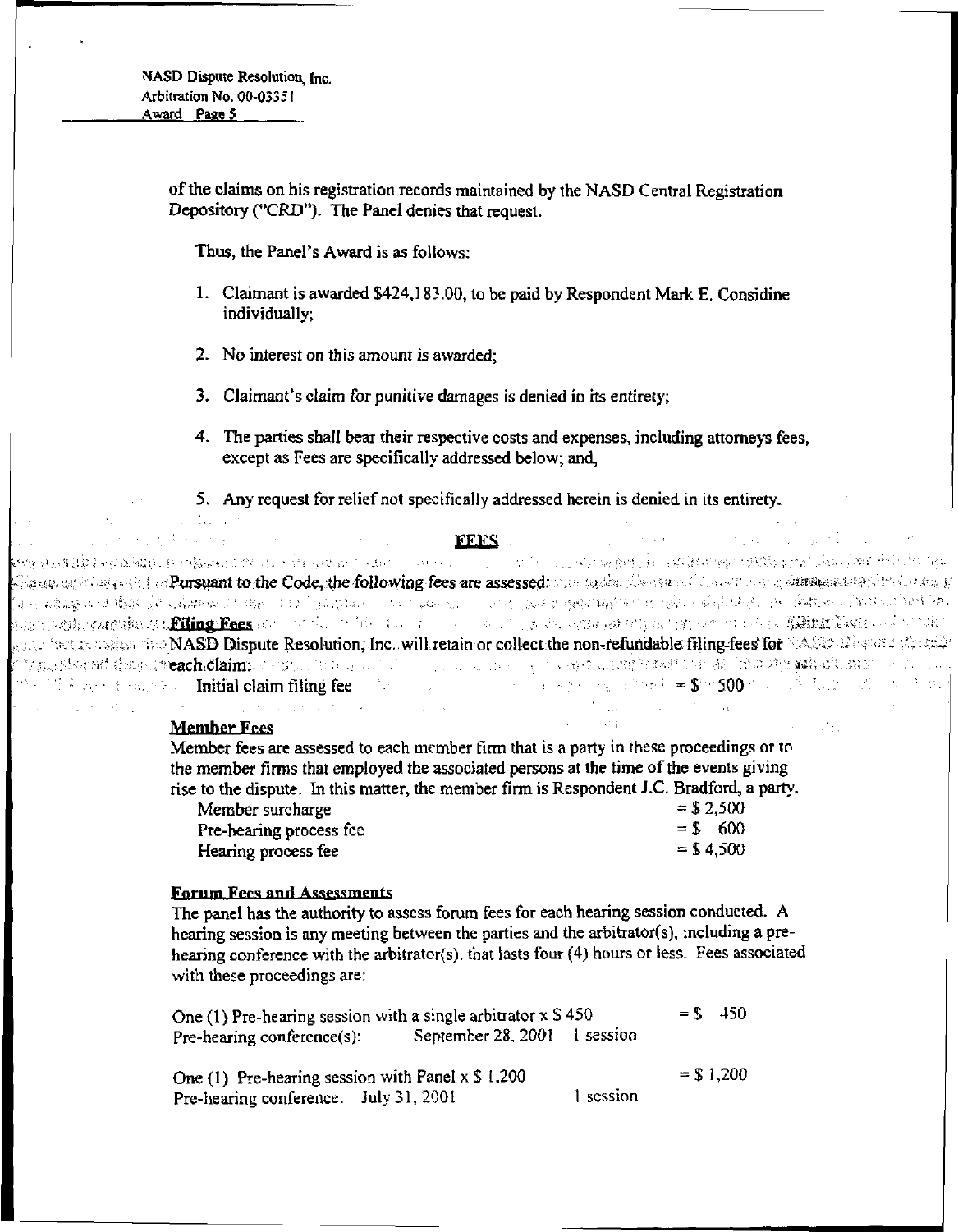> Four (4) Hearing sessions x  $$ 1,200$  =  $$ 4,800$ <br>Hearing Dates: November 27. 2001 2 sessions November 27, 2001 2 sessions<br>November 28, 2001 2 sessions November 28, 2001

> $Total Forum Fees$  =  $$6,450$

The panel has assessed \$3,225 of the forum fees to Claimant The panel has assessed \$3.225 of the forum fees to Respondent Considine.

#### **FEE SUMMARY**

Claimant, The Estate of Lauren W. Wolfe, is assessed and shall pay:<br> $\begin{array}{rcl} \text{Initial Filing} \text{Fe} & = \$ & 500 \end{array}$ Initial Filing Fee  $=$  \$ 500<br>Forum Fees  $=$  \$ 3.225 Forum Fees

|                                                                                                                                                                                                  | Total Fees<br>Less payments                                                                                                                                                                                                        | $= $3.725$<br>$= $1.800$ |                                            |
|--------------------------------------------------------------------------------------------------------------------------------------------------------------------------------------------------|------------------------------------------------------------------------------------------------------------------------------------------------------------------------------------------------------------------------------------|--------------------------|--------------------------------------------|
|                                                                                                                                                                                                  |                                                                                                                                                                                                                                    |                          |                                            |
|                                                                                                                                                                                                  | c そのふふいれた コウェアココ」Balance Due NASD Dispute Resolution, Inc. トルプティアン語 = \$ 4,925 ハード・オール こう Balance DourNAST                                                                                                                         |                          |                                            |
|                                                                                                                                                                                                  | e di massimo que se se se se per quiguido seu mundo por massimo de la componencia de seus se se seus de autorid                                                                                                                    |                          |                                            |
|                                                                                                                                                                                                  | Constitution of the Second Respondent, J.C. Bradford, is assessed and shall payment of the constitution of the subsequent full brack                                                                                               |                          |                                            |
|                                                                                                                                                                                                  | a Member Fees part and a construction that the property of the \$ 7.600 km of lands and printer fees. Also,                                                                                                                        |                          |                                            |
|                                                                                                                                                                                                  | n de had. Die der ei <u>ne ein der erkaanste en ekonomische progesaalde gegen die eerste teen verste gewone te dat tage</u>                                                                                                        |                          |                                            |
| $\label{eq:2.1} \mathcal{L}=\mathcal{L}^{\text{max}}\left(\mathcal{L}^{\text{max}}_{\text{max}}\right) \mathcal{L}^{\text{max}}_{\text{max}}\left(\mathcal{L}^{\text{max}}_{\text{max}}\right).$ | <b>Total Fees Executive Contract Contract Contract Contract Contract Contract Contract Contract Contract Contract Contract Contract Contract Contract Contract Contract Contract Contract Contract Contract Contract Contract </b> | $=$ \$7,600              | and the state of Cape they of              |
| <b>Carl March</b>                                                                                                                                                                                | Less payments                                                                                                                                                                                                                      | $=$ \$7,600              | the common state of the state of the state |
|                                                                                                                                                                                                  | Balance Due NASD Dispute Resolution, Inc.                                                                                                                                                                                          | -00<br>$=$ S             |                                            |
|                                                                                                                                                                                                  | Respondent, Mark E. Considine, is assessed and shall pay:                                                                                                                                                                          |                          |                                            |
|                                                                                                                                                                                                  | Forum Fees                                                                                                                                                                                                                         | $=$ \$ 3,225             |                                            |
|                                                                                                                                                                                                  | <b>Total Fees</b>                                                                                                                                                                                                                  | $=$ \$3.225              |                                            |
|                                                                                                                                                                                                  | Less payments                                                                                                                                                                                                                      | $= 5$<br>-00             |                                            |
|                                                                                                                                                                                                  | Balance Due NASD Dispute Resolution, Inc.                                                                                                                                                                                          | $= $3,225$               |                                            |

All balances are due to NASD Dispute Resolution, Inc.

## ARBITRATION PANEL

| David B. Hamilton, Esq. | -                        | Public Arbitrator, Presiding Chairman |
|-------------------------|--------------------------|---------------------------------------|
| Jeffrey M. Cohen        | $\bullet$                | Public Arbitrator, Panelist           |
| Henry Friedman          | $\overline{\phantom{0}}$ | Non-Public Arbitrator, Panelist       |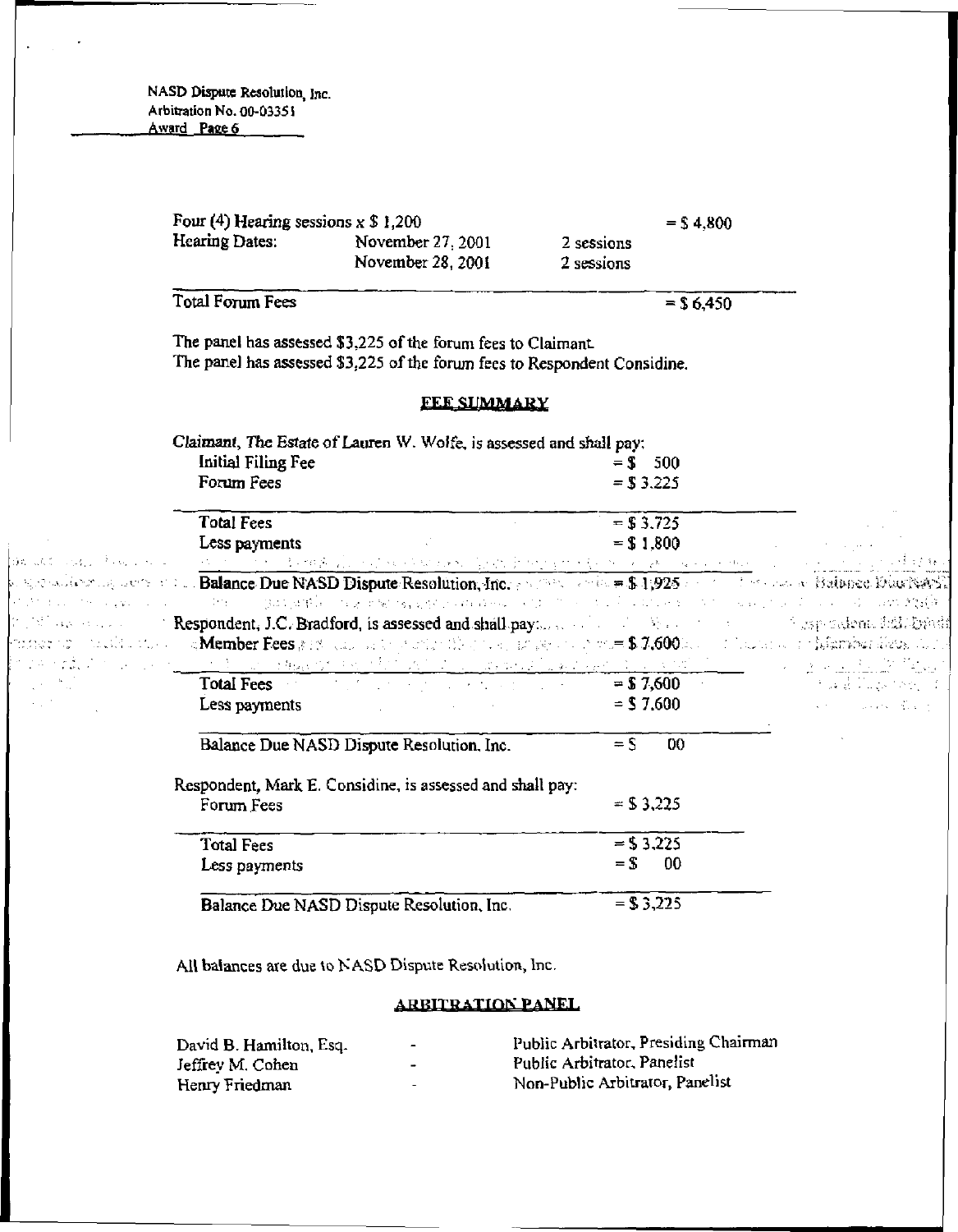Henry Friedman

Non-Public Arbitrator, Panelist

Concurring Arhitrators' Signatures

David B. Hamilton, Esq. Public Arbitrator, Presiding Chairman

Z<sub>U</sub> Der 0 1

Signature Date Collective W. Cohen

 $\mathcal{L}_{\text{max}}$ 

アルセート しょうぶつ かたり しめしおけぬほね ねい

 $\label{eq:2} \mathcal{L} = \left\{ \mathbf{e}^{\frac{1}{2} \mathbf{e}_1} \mathbf{e}_2^{\frac{1}{2} \mathbf{e}_2} \mathbf{e}_3^{\frac{1}{2} \mathbf{e}_3} \mathbf{e}_4^{\frac{1}{2} \mathbf{e}_4} \mathbf{e}_5^{\frac{1}{2} \mathbf{e}_5} \mathbf{e}_5^{\frac{1}{2} \mathbf{e}_6} \mathbf{e}_6^{\frac{1}{2} \mathbf{e}_7} \mathbf{e}_7^{\frac{1}{2} \mathbf{e}_8} \mathbf{e}_7^{\frac{1}{2} \mathbf{$ 

Jeffrey M.Cohen Public Arbitrator, Panelist

Alimadelphia and depoted in the compared to confident that the whole 化链氮化 医细胞 经应付的金融

> Henry Friedman Non-Public Arbitrator, Panelist

Signature Date

a se forma de la composición de la composición de la composición de la composición de la composición de la com

 $\mathcal{A}^{\mathcal{A}}_{\mathcal{A}}$  ,  $\mathcal{A}^{\mathcal{A}}_{\mathcal{A}}$  ,  $\mathcal{A}^{\mathcal{A}}_{\mathcal{A}}$ 

December 31, 2001 Date of Service (For NASD-Dispute Resolution office use only)

i se poj Mara

 $\mathcal{L}(\mathcal{I})$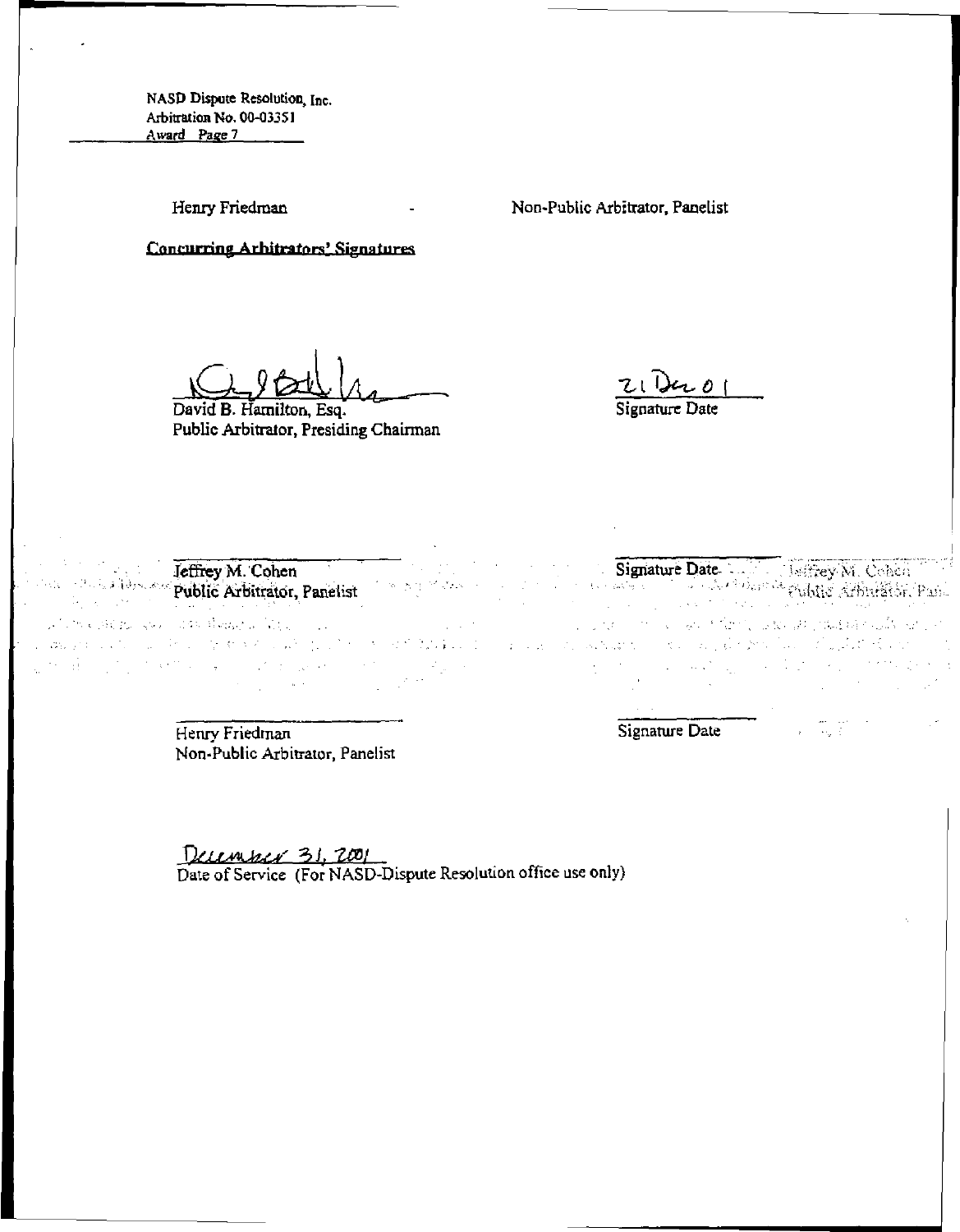Henry Friedman 1986 . Non-Public Arbitrator, Panelist

David B. Hamilton, Esq. Public Arbitrator, Presiding Chairman

Concurring Arhitrators' Signatures

Signature Date

Jeffrey M. Cohen Public Arbitrator, Panelist

Henry Friedman Non-Public Arbitrator, Panelist

December 31, 2001

Date of Service (For NASD-Dispute Resolution office use only)

机磁 医白细胞

Signature Date

 $\frac{1+\sqrt{2\omega}}{2\pi}$ 

fublic Monte et Philo

After M. Cohen.